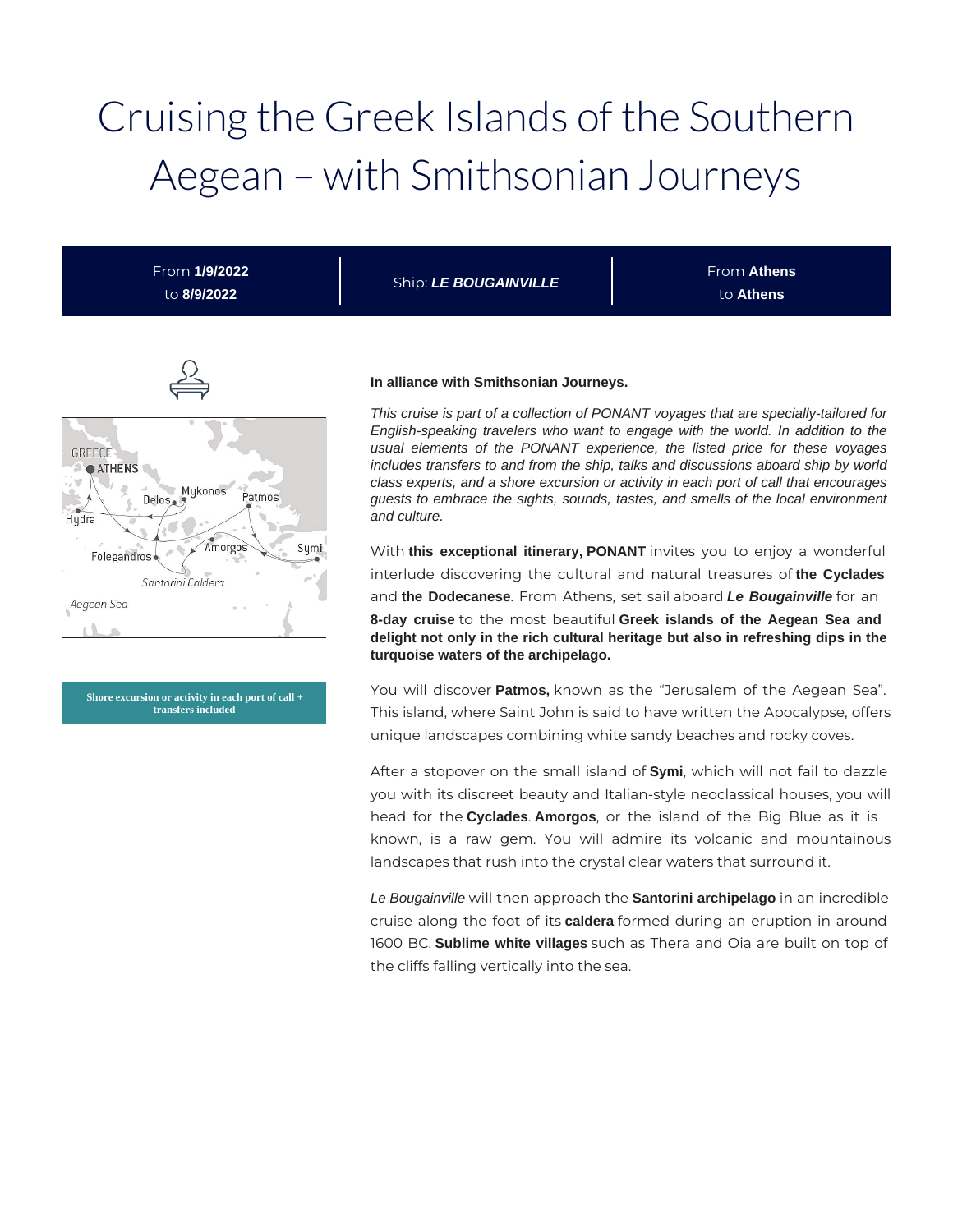You will then make a stopover on the authentic and picturesque Folégandros before reaching Delos, a minuscule island in the Cyclades archipelago. According to mythology, Apollo was born here. Like an **open-air museum**, Delos offers unique testimony of the civilisations that followed one another in the Aegean world.

Next comes **Mykonos**, its beaches and windmills, with **Alefkandra**, a district that is typical of the island, with houses built right on the water's edge. Le Bougainville will make a final stopover on **the island of Hydra**, famous for its incomparable light, before heading towards the Greek capital.

Your cruise will end in Athens, the mythical city dominated by the Acropolis and its monuments that form **the most extraordinary architectural and artistic collection** bequeathed by Ancient Greece to the rest of the world.



The information in this document is valid as of 6/7/2022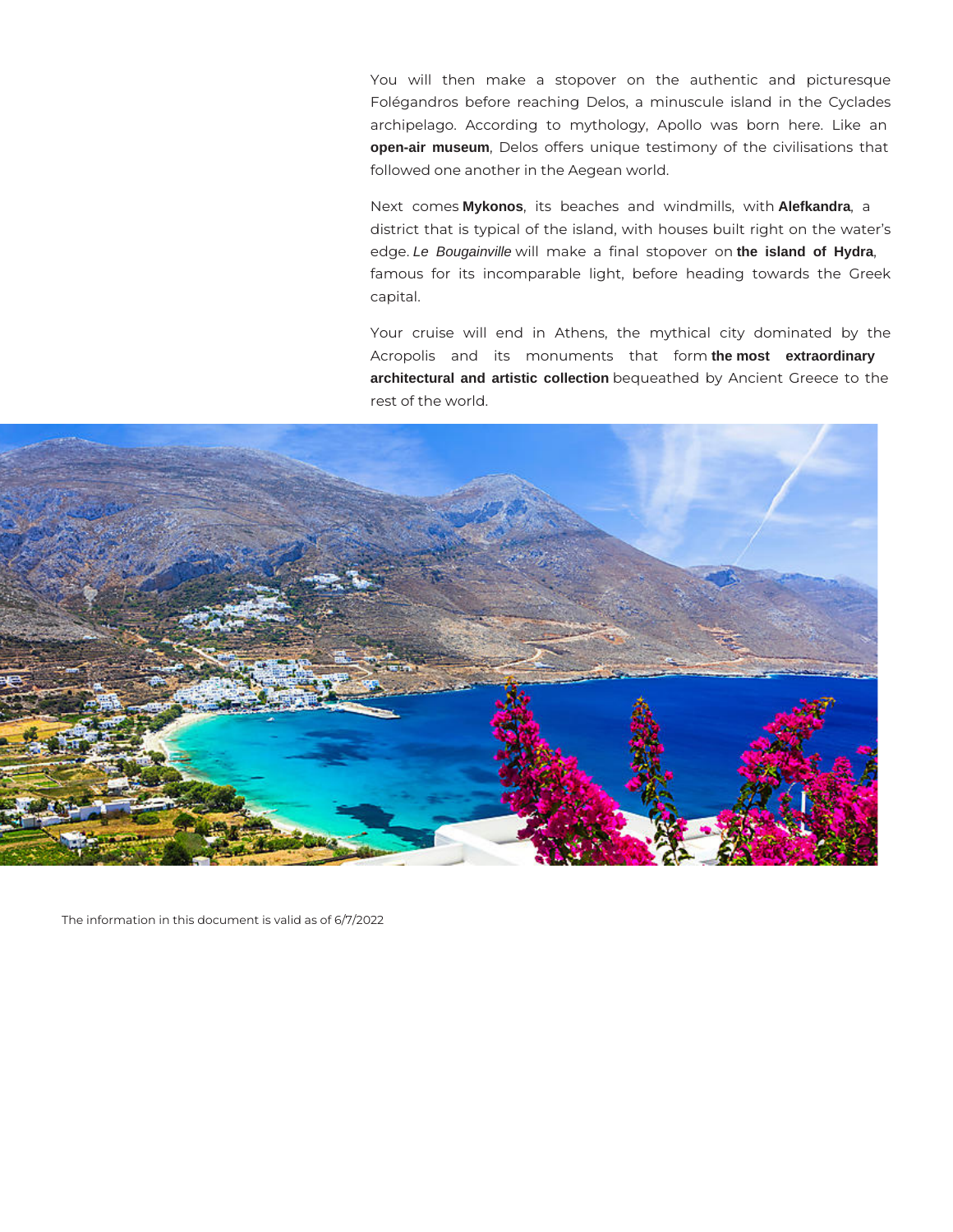# Cruising the Greek Islands of the Southern Aegean – with Smithsonian Journeys **YOUR STOPOVERS :**

## **ATHENS**

Embarkation 1/9/2022 from 4:00 pm to 5:00 pm Departure 1/9/2022 at 7:00 pm

The Greek capital city is located on the edge of the Saronic gulf, in the east of the country. It bears a plural name in reference to the first villages that surround the **Acropolis.** You will be enchanted by the rocky plateau presided by its monuments listed as UNESCO World Heritage. In the city below, you can visit some of the liveliest districts in Athens: **Plaka,** with its maze of colourful streets, and where, in the evenings the drifting aroma of moussaka and garlic prawns will tickle your taste buds. The **National Archaeological museum** and the Cycladic Art Museum are also some of the city's key attractions and allow visitors to discover Athens' cultural past.

#### **PATMOS**

Arrival 2/9/2022 midday Departure 2/9/2022 early evening

Patmos is one of the legendary must-see islands in the Dodecanese. This is where Saint John resided, presumed author of the last book in the Bible. The **cave of the Apocalypse** and the **Saint John Monastery** are dedicated to him. These sites, which are listed by UNESCO as World Heritage, are located at the top of a hillside planted with vines and orchards. On the shore, the crystalline coves of Kambos and Lampi offer absolutely gorgeous swimming areas.

#### **SYMI**

Arrival 3/9/2022 early morning Departure 3/9/2022 mid afternoon

A simply ravishing gem in the Dodecanese, Symi is located north-west of Rhodes. This island of cypress forests, vineyards and olive orchards, possesses a capital city of the same name that is as colourful as the surrounding countryside. The charm of the port district of **Gialos** is not to be missed: its quaysides are lined with picturesque houses with multi-coloured facades. You can get to the upper town by car or climb the 500 steps up the **Kali Strata** ramp. The second option offers superb viewing points of the coast and gorgeous turquoise waters.

# **AMORGOS**

Arrival 4/9/2022 early morning Departure 4/9/2022 late afternoon

It's no accident that the island of Amorgos was chosen as a shooting location for Luc Besson's film, The Big Blue. You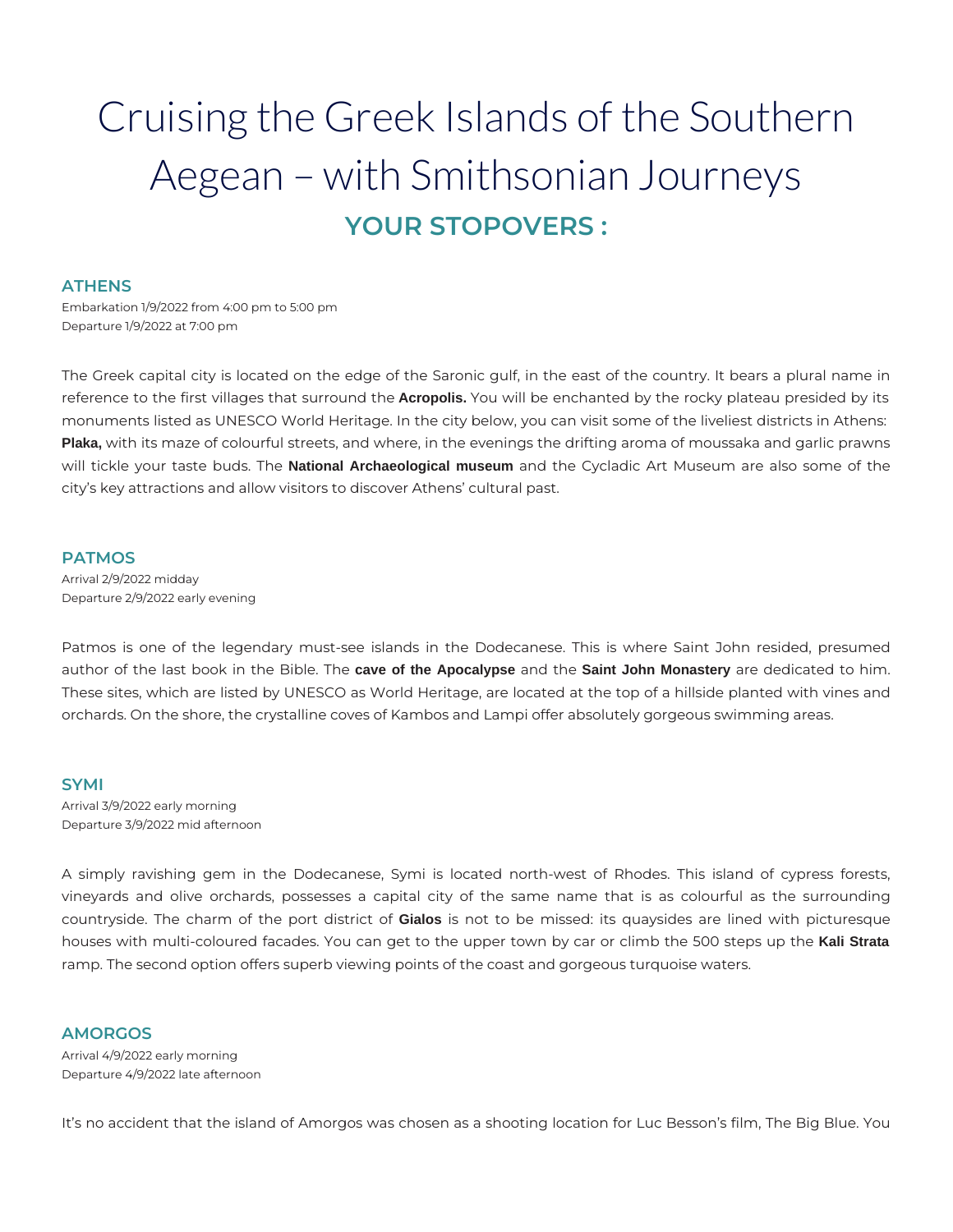too will fall under the charm of this island as your ship edges closer. Amorgos is the most easterly island in the **Cyclades** and stands out for its **rocky inlets** with crystal-clear water and its small, **picturesque villages.** This port of call will be your chance to visit one of the prettiest villages in the Cyclades, Chora, and discover its cobbled streets and whitewashed houses overlooked by a castle. **Byzantine churches**, windmills and courtyards brimming with flowers complete this typical tableau of timeless Greece.

#### **SAILING IN THE SANTORINI CALDERA**

Arrival 5/9/2022 Departure 5/9/2022

Sailing in the waters of **Santorini caldera** is breathtaking. The gigantic scale of the unique setting, the majesty of the high cliffs surrounds this **ancient crater** that was flooded in 2000 years before Christ, is one of the highlights of the cruise. The colourful whites, greys, reds of the volcanic rocks, the blue of the Aegean Sea and the immaculate perched villages form a unique and marvellous spectacle.

#### **FOLEGANDROS**

Arrival 5/9/2022 midday Departure 5/9/2022 evening

Folegandros is a treasure concealed in the Cyclades archipelago. You approach this mountainous island from the south-east side of continental Greece. The blue and white houses built on a steep plateau in its main town, **Chora,** is a feast for the eyes. Why not climb up to the belvederes and admire the view of the Aegean and the port of **Karavostasi.** The jetty in Karavostasi port leads to a lovely beach where you can have fun in the turquoise water. Higher up, **Ano Meria,** a village surrounded by terrace farms, offers a magnificient panorama over the sea.

#### **DELOS**

Arrival 6/9/2022 early morning Departure 6/9/2022 midday

This legendary Cyclades island of Delos stands just a few miles southwest of Mykonos. The ceremonial solemnity of this **ancient holy sanctuary** will not leave you indifferent. The sheer size and importance of this UNESCO World Heritage site which covers over half of the island is thrilling in itself. From the Stoa of Antigonos, the **Terrace of the**  Lions, to the carved marble animal statues, you will make discovery after discovery, against a backdrop of the Aegean stretching to the horizon. The theatre steps on the hillside are a particularly good place from which to enjoy the expansive view.

#### **MYKONOS**

Arrival 6/9/2022 early afternoon Departure 6/9/2022 late evening

Nicknamed "little Venice", Mykonos is famous for its **Alefkandra** district where houses are built right on the water's edge. Their multi-coloured loggias are emblematic of this Cyclades island, as are the **pelicans** and **windmills.** You can get close up to the birds on the quaysides of the old port. Up on the hillside, you can see the windmill sails turning. In